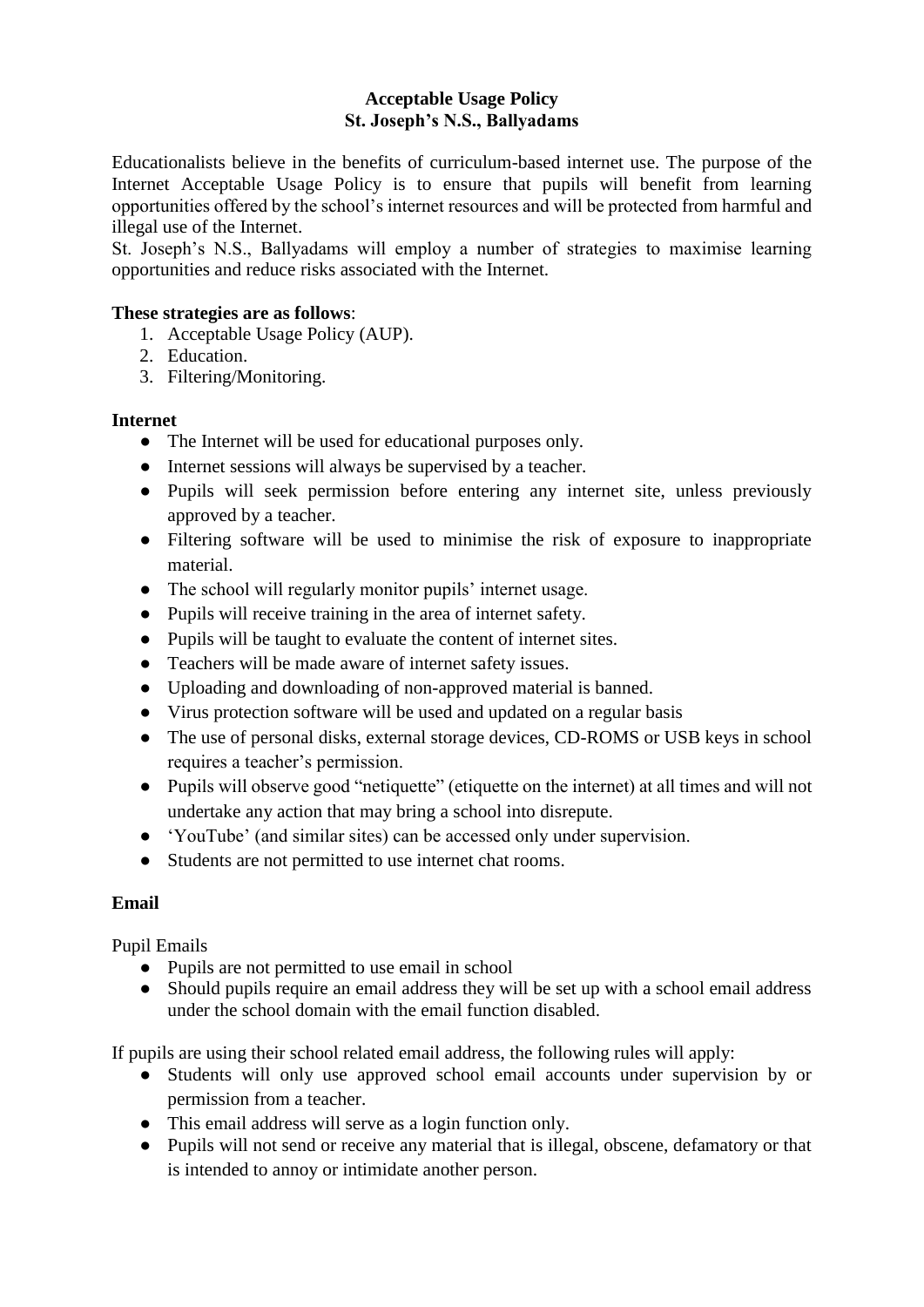- Pupils will not send messages to or from school email.
- Pupils will not engage with video calling on school email addresses
- Pupils will not reveal their own or other people's personal details e.g. email address, home addresses, telephone numbers, or pictures via school email.
- Pupils will never arrange to meet someone via school email.

# Teacher Emails

- Teachers are provided with their own @ballyadamsns.com email addresses for the purpose of school related activities.
- Teachers will also store and create documents under their @ballyadamsns.com email address on the GSuite drive.
- Under no circumstances are teachers to use their school email address for personal reasons.
- Occasionally school correspondence is via email.

# **Aladdin**

- The school uses Aladdin as the main school based communication platform.
- This platform is used for:
	- Safely storing children's and parents details
	- Roll Calling
	- Administrative work
	- School Reports
- The majority of school communication with staff and parents is through Aladdin Connect

# **School Website/Blog**

Designated teachers/staff will manage the publication of material on the school website.

- 1. Personal pupil information, home addresses and contact details will not be published on the school website.
- 2. Class lists will not be published.
- 3. Pupils' full names will not be published beside their photograph.
- 4. Digital photographs, video clips and audio clips will focus on groups and group activities.
- 5. Pupils will be given an opportunity to publish projects, artwork or school work on the school website.
- 6. Teachers will select work to be published and decide on the appropriateness of such.
- 7. Permission to publish a student's work will be sought from pupils/ parents/ guardians. This permission may be withdrawn at any time.
- 8. Pupils will continue to own the copyright on any work published.
- 9. The school also has a TWITTER account @ballyadamsns and regular updates of school news, notices and activities are provided via this medium. Pupils' work may also be shared using this tool. Ballyadams N.S also retweets relevant information to other twitter users as appropriate. The school TWITTER account is managed by staff member/s on behalf of the school.

# **School Devices**

- Teachers are provided with their own school laptop for school related purposes.
- Teachers are free to take school devices home to facilitate preparation for lessons but must only be used for school related purposes.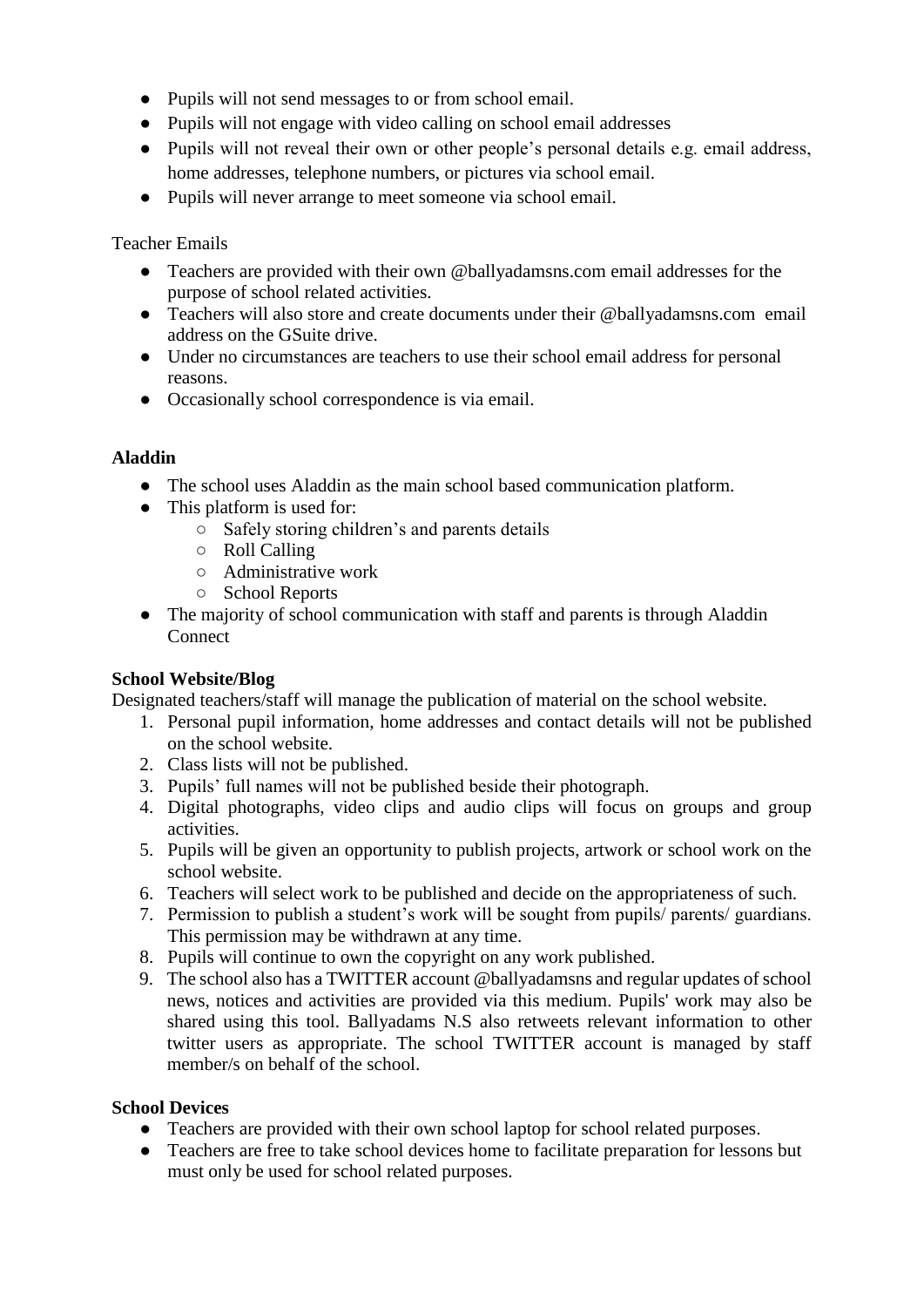- Teachers are permitted to take photographs of samples of the pupils' work only for uploading to the school Twitter page/Seesaw/Website/Aladdin Connect and/or School Drive
- Any issues must be reported to the Digital Technologies Coordinator/Principal as soon as possible.
- Each classroom has its own interactive whiteboard and speakers. These must remain in the designated classroom at all times.
- The school has a shared set of 16 iPads. These are shared on a timetabled basis and are used in the facilitation of teaching, learning and assessment.
- Pupils also have access to laptops for teaching, learning and assessment also.
- The ethical, safe and responsible use of devices must be communicated to pupils from teachers before using the devices.

# **Personal Devices**

- Children do not have permission to have mobile phones/smart watches/electronic gaming devices in school.
- Teachers can use their mobile phones for school related purposes in the event of an emergency.
- Teachers can access school emails from their own personal devices.
- Teachers must always act in a professional manner when using their personal device for school related activities.
- Teachers are not permitted to take pictures of pupils and or pupils work on their personal devices.
- Should a teacher lose their personal device that has school related data on the device, the principal of the school must be notified of the potential data protection breach.

# **Digital Citizenship/Internet Safety**

St. Joseph's N.S. will educate the children on the safe, responsible use of the Internet though the SPHE Curriculum.

21<sup>st</sup> century life presents dangers including violence, racism and exploitation from which children and young people need to be protected. At the same time they need to learn to recognise and avoid these risks – to become responsible digital citizens.

# **Resources that may be used to implement this programme include;**

- NCTE Internet Safety Awareness Video.
- Use of the 'Kids' section on the [www.webwise.ie](about:blank) website.
- SAFT Internet Safety Awareness Education Programme and exemplars.
- Speakers from outside agencies such as Barnardos / Zeeko Education.
- Stay Safe
- HTML Heroes
- My Selfie and the Wider World

# **Cyberbullying**

• The school adheres to the DES Procedures for Anti Bullying for Primary & Post Primary Schools definition of *bullying as unwanted negative behaviour, verbal, psychological or physical, conducted by an individual or group against another person (or persons) and which is repeated over time*. This definition includes cyberbullying even when it happens outside the school. Additionally the posting of an offensive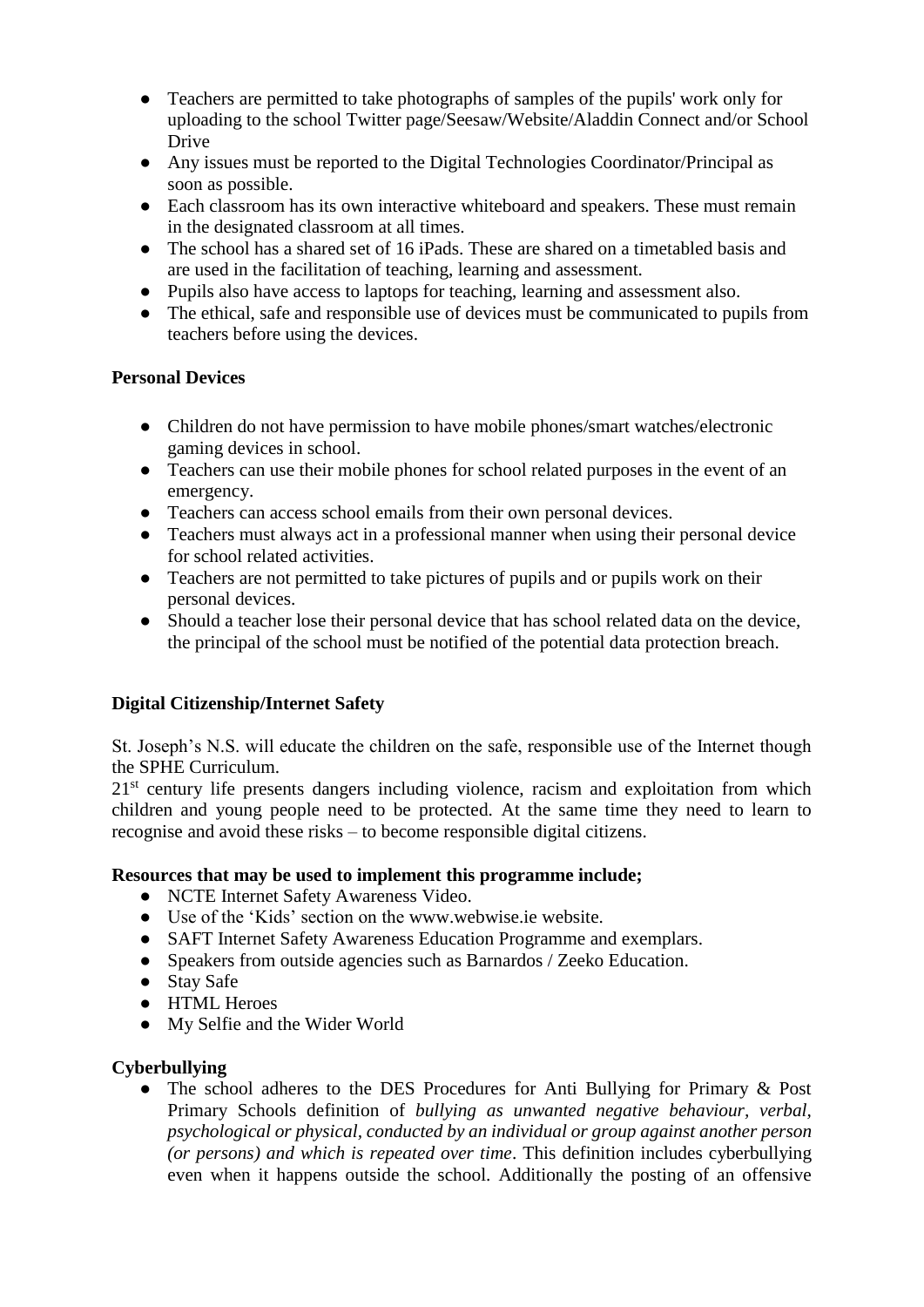comment online is considered as cyberbullying, due to its potential to be circulated to many users. Such incidents of cyberbullying will be dealt with under the Ballyadams N.S National School Anti-Bullying Policy.

- Pupils are expected to treat others with respect at all times when using any form of communications technology either as part of school based learning or for personal use outside of school
- Awareness of and the prevention of cyberbullying is an integral part of Ballyadams N.S Anti-Bullying policy.
- Engaging in online activities with the intention to harm, harass, or embarrass another pupil or member of staff is an unacceptable behaviour, with serious consequences and sanctions for those involved.

### **Distance Learning – Use of Online Platforms and Programmes**

In the event of an unexpected prolonged school closure where schools have been directed by the Department of Education to engage in Distance Learning or where certain class teachers decide to use online platforms to supplement teaching either in school or at home through the use of online platforms and programmes, Ballyadams National School will use some or all of the platforms/programmes listed below. Please note this is not an exhaustive list. In all instances, the school's Code of Good Behaviour applies and there are the same expectations around behaviour online as there are offline. Aladdin Connect: This platform is an extension of the existing Aladdin software in use by the school. Therefore no permissions from parents are necessary and parents opt in themselves to register for Aladdin Connect and download the app. Aladdin Connect will be used to communicate regularly with families through text/email/memo/homework facility, seek permissions where appropriate, to forward work to children, to receive completed work from children, and to provide feedback. This programme is password protected for both students and teachers.

#### **Explanatory Videos:**

Links to appropriate videos on YouTube, Vimeo, IXL and Loom (where the teacher makes their own video using Loom Screencast software) may be shared with students through Aladdin Connect or email. This is in order to facilitate new learning and to explain work to students without the demonstration/teaching being 'live'. The school may elect to display these videos on the school website or to share links of videos with parents.

#### **Seesaw**

- Seesaw is the school's chosen online learning platform and will be used as a teaching tool for teaching and learning in Ballyadams N.S.
- Home Learning Codes are emailed to all parents/guardians.
- Seesaw privacy policy can be accessed here:<https://web.seesaw.me/privacy-policy>
- In the event of long term school closures teaching and learning activities will be administered on Seesaw according to departmental guidelines and our remote learning action plan.
- Parent/guardian must be in the same room as the child during seesaw activities to monitor, supervise the child and also to help with any technical issues.
- All online activity must be supervised by an adult.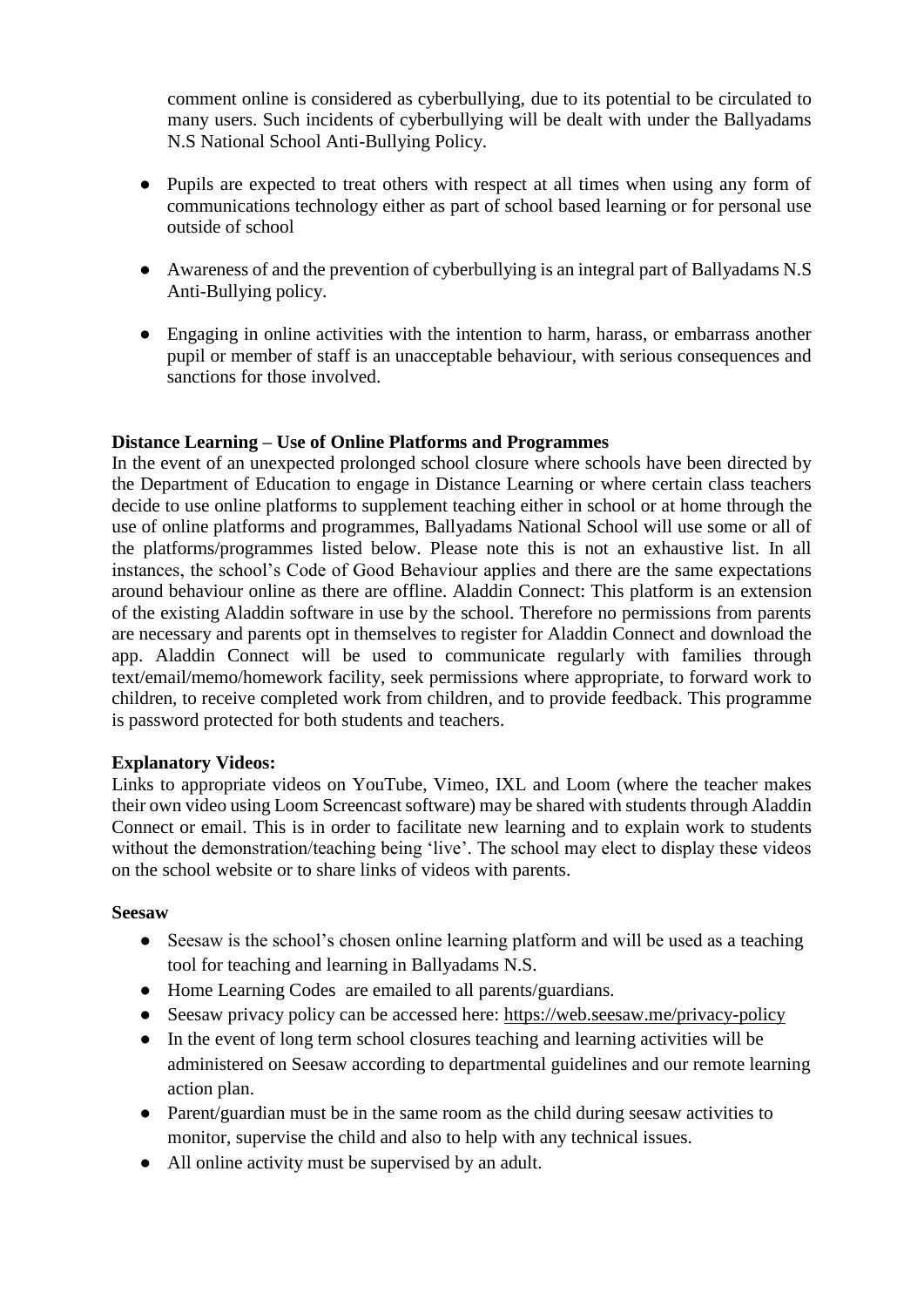- Parents will be asked to find a quiet space, free from distractions.: Record videos in the kitchen or living room, not the bedroom.
- Child and adult must wear appropriate attire

### **Video Conferencing:**

Zoom video conferencing may be used to facilitate staff meetings, ISM meetings, SET meetings, Board of Management meetings, school assemblies, pre-recorded messages to parents/students and in some cases short check-in meetings with class groups where a parent/guardian must be present with their child/children (One off permission must first be sought for children to attend and rules outlined after permission has been given to attend Zoom class meetups).

### *Live Meeting Protocols for Zoom:*

By logging your child into a Zoom class meet-up, both parents/guardians and students are automatically agreeing to the following rules and guidelines. If you do not agree with something below, then you should not allow your child to attend. Breach of any of the guidelines below may lead to a student being placed in the waiting room or being removed from the meeting for more serious breaches. The school's Code of Behaviour will apply at all times.

- As long as the pupils are at home, it is the responsibility of parents/ guardians to ensure that they are using digital resources appropriately. Supervision is necessary during live Zoom meetings and pupils should be in an appropriate setting in the house.
- Arrive on time for a live meeting on Zoom. Screenshots/pictures/video recordings/audio recordings of live meetings by pupils/parents/guardians are strictly prohibited.
- If the teacher wishes to make a video or audio recording (for example of the class singing a song together), the teacher will give any child who does not want to be seen/heard in the video/audio recording the opportunity to switch their video/mic off while the recording is being made. The school will store the video and only use it where appropriate e.g. on the school website (if parental permission is received), to celebrate special school occasions.
- Pupils enter the meeting when the host has admitted them from the "Waiting Room" on Zoom.
- Pupils' microphones will be automatically muted upon entry to the Zoom meeting. This is to ensure sound quality. Please note that the host can mute and un-mute pupils at any time during the meeting.
- Meetings will be started with participant video on. The host can turn pupils' videos off during the meeting. If the pupil's video is turned off during the meeting, the host cannot automatically restart a pupil's video. The pupil must accept their invitation to restart their video. A pupil can also choose to turn his/her video off.
- On the top right-hand corner of your screen, you can select "Gallery View" to see all participants.
- Pupils are invited to "raise their hands" if they wish to ask a question.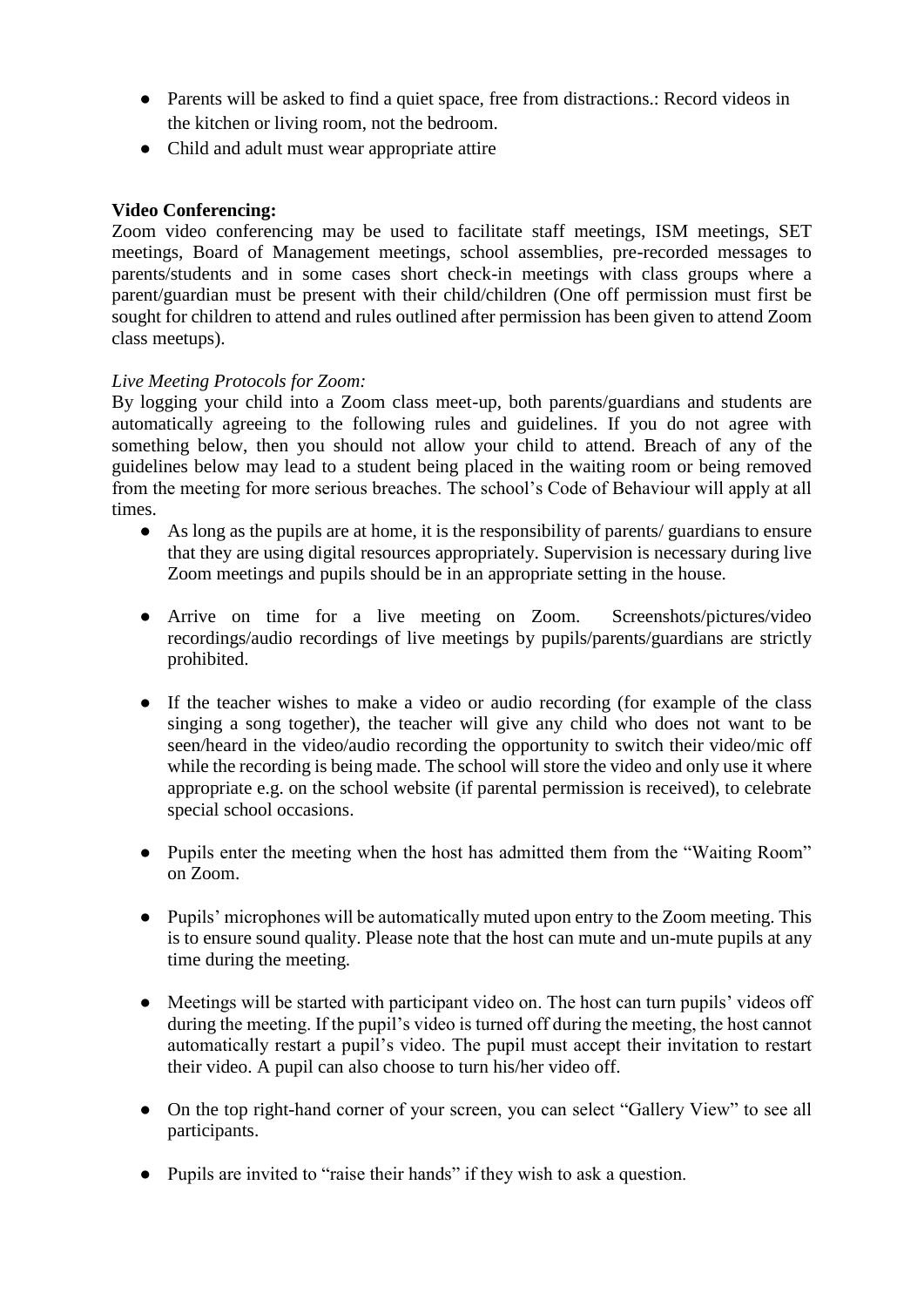- Pupils can use the chat feature to ask questions. The host may also share links in the chat feature with pupils. This chat feature is public and is automatically saved after the live meeting. Private chat between pupils is disabled.
- The host may share a whiteboard during the meeting. Pupils can use annotation tools to add information to the whiteboard when asked to do so by the host.
- Dress appropriately in regular daytime clothes.
- Pupils should be courteous, kind and always use appropriate language when working and communicating online.
- If a pupil is misbehaving, the host can put them in the Zoom "Waiting Room". Pupils will have the option of re-joining the meeting after a specified number of minutes. The host also has the option of removing pupils permanently from the meeting.
- Remember that you are in a virtual classroom even though not physically present in the school so normal school rules and Code of Good Behaviour still applies.
- By entering a live meeting, it is accepted that the child and you as a parent/guardian agree to follow these procedures.

### **Filtering**

Filtering is a term used to describe a way of limiting the content of web pages, emails, chat rooms and other electronic data to which users may be exposed. No filter is 100% accurate. The most effective filtering tool is adult vigilance.

Many browsers have their own built in filtering tool e.g. Google. Google's search engine has a built-in "Safe Search". This filter eliminates sites that contain pornography and explicit sexual content from search results. It is easily applied by clicking on the **Preferences** link on any Google page. Unfortunately it is also easily removed.

St. Joseph's N.S. has filtering software. The access to websites from all school computers is monitored and regularly reviewed by the NCCA and NCTE. Websites are only allowed through following a verification of their suitability.

# **Sanctions**

Misuse of the Internet may result in disciplinary action, including written warnings, withdrawal of access privileges and, in extreme cases, suspension or expulsion. The school also reserves the right to report any illegal activities to the appropriate authorities.

# **Legislation**

Teachers and parents should familiarise themselves with the following legislative policies:

- Data Protection (Amendment) Act 2003
- Child Trafficking and Pornography Act 1998
- Interception Act 1993
- Video Recordings Act 1989
- Children First Guidelines & GDPR 2018